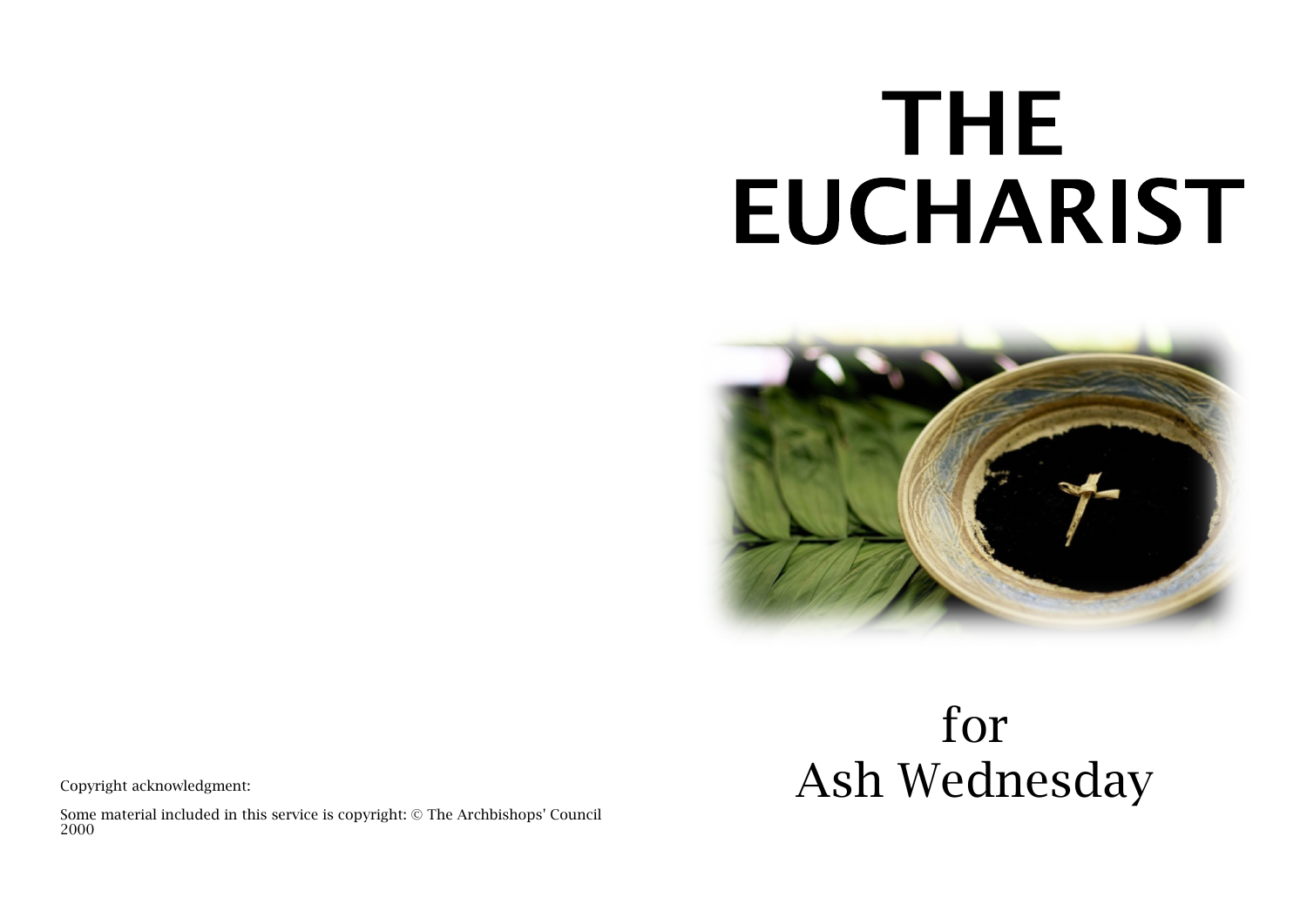

#### Loving God, grant us grace to desire you with our whole heart; that so desiring, we may seek and find you; and so finding, may love you; and so loving, may hate those sins from which you have delivered us: through Jesus Christ our Lord. **Amen**

### The Dismissal

#### **The Blessing**

Christ give you grace to grow in holiness, to deny yourselves, take up your cross, and follow him; and the blessing of God almighty, the Father, the Son, and the Holy Spirit, be among you and remain with you always. **Amen.**

Go in peace to love and serve the Lord. **In the name of Christ. Amen.**

#### **Ash Wednesday**

Receive this cross of ash upon your brow, Brought from the burning of Palm Sunday's cross. The forests of the world are burning now And you make late repentance for the loss. But all the trees of God would clap their hands The very stones themselves would shout and sing If you could covenant to love these lands And recognise in Christ their Lord and king.

He sees the slow destruction of those trees, He weeps to see the ancient places burn, And still you make what purchases you please, And still to dust and ashes you return. But Hope could rise from ashes even now Beginning with this sign upon your brow.

Malcolm Guite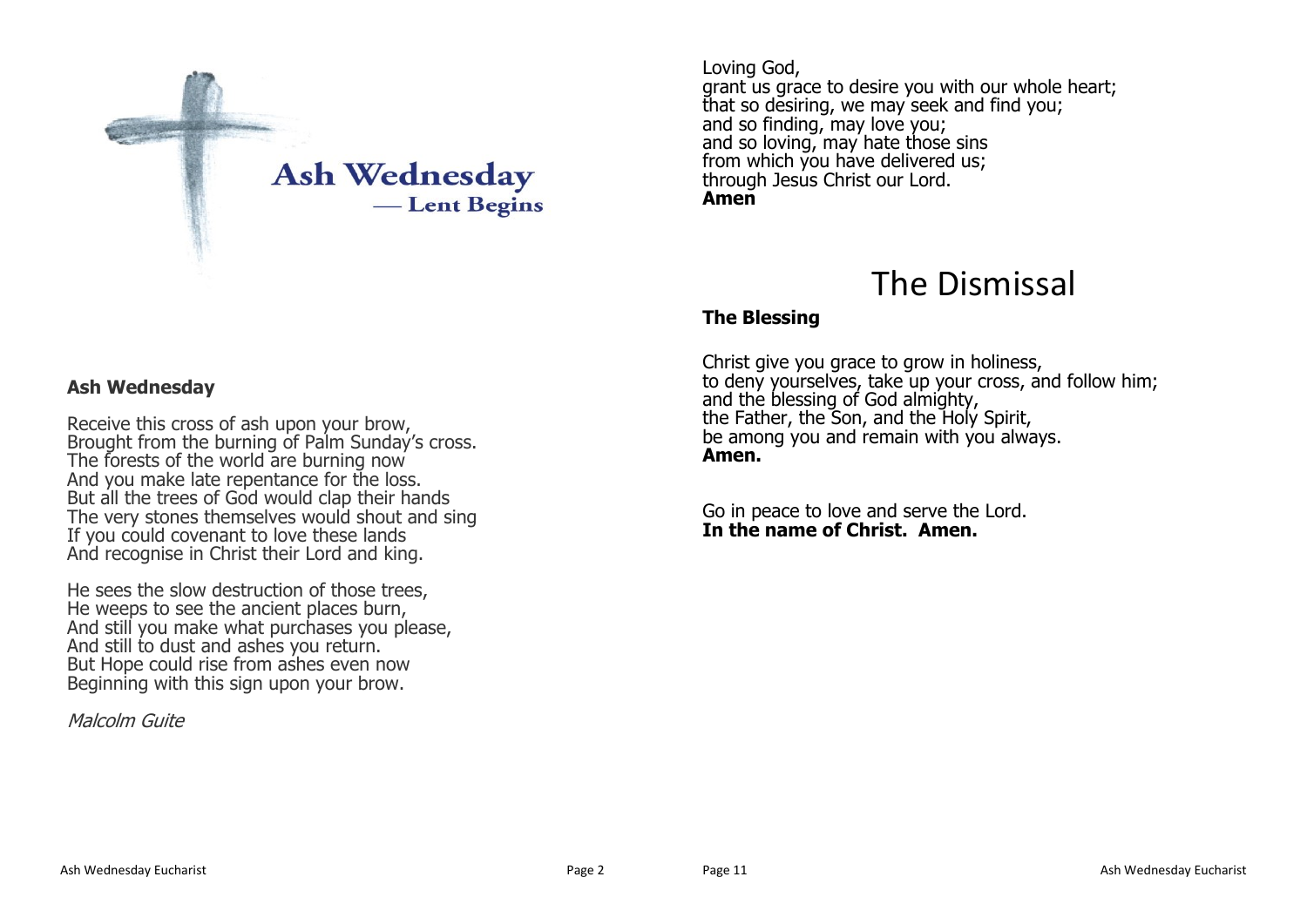**Lamb of God, you take away the sin of the world, have mercy on us.**

**Lamb of God, you take away the sin of the world, have mercy on us.**

**Lamb of God, you take away the sin of the world, grant us peace.**

**Giving of Communion**

**Jesus is the Lamb of God who takes away the sin of the world. Happy are those who are called to his supper.**

#### **The Spiritual Communion**

Father of all,

We thank you for the gift of the holy body and precious blood of our Lord and Saviour Jesus Christ.

Since at this time we cannot receive him in the holy sacrament, may he come spiritually into our hearts.

May the body of my Lord Jesus Christ which was broken for us, keep our bodies and souls in eternal life.

May the blood of our Lord Jesus Christ which was shed for us, keep our bodies and souls in eternal life

And may we feed on him whom we have received in our hearts, by faith with thanksgiving. Amen.

#### **Prayer after Communion**

Restore us, O God; make your face shine upon us, that we may be saved.

Silence is kept.

## Eucharist for Ash Wednesday

## The Gathering

The sacrifice of God is a broken spirit: a broken and contrite heart you will not despise.

In the name of the Father, and of the Son, and of the Holy Spirit. **Amen.**

Grace, mercy and peace from God our Father and the Lord Jesus Christ be with you **and also with you.**

Brothers and sisters in Christ: since early days Christians have observed with great devotion the time of our Lord's passion and resurrection. It became the custom of the Church to prepare for this by a season of penitence and fasting.

At first this season of Lent was observed by those who were preparing for Baptism at Easter and by those who were to be restored to the Church's fellowship from which they had been separated through sin. In the course of time the Church came to recognize that, by a careful keeping of these days, all Christians might take to heart the call to repentance and the assurance of forgiveness proclaimed in the gospel, and so grow in faith and in devotion to our Lord.

I invite you, therefore, in the name of the Church, to the observance of a holy Lent, by self-examination and repentance; by prayer, fasting, and in this year of pain, self care and by reading and meditating on God's holy word.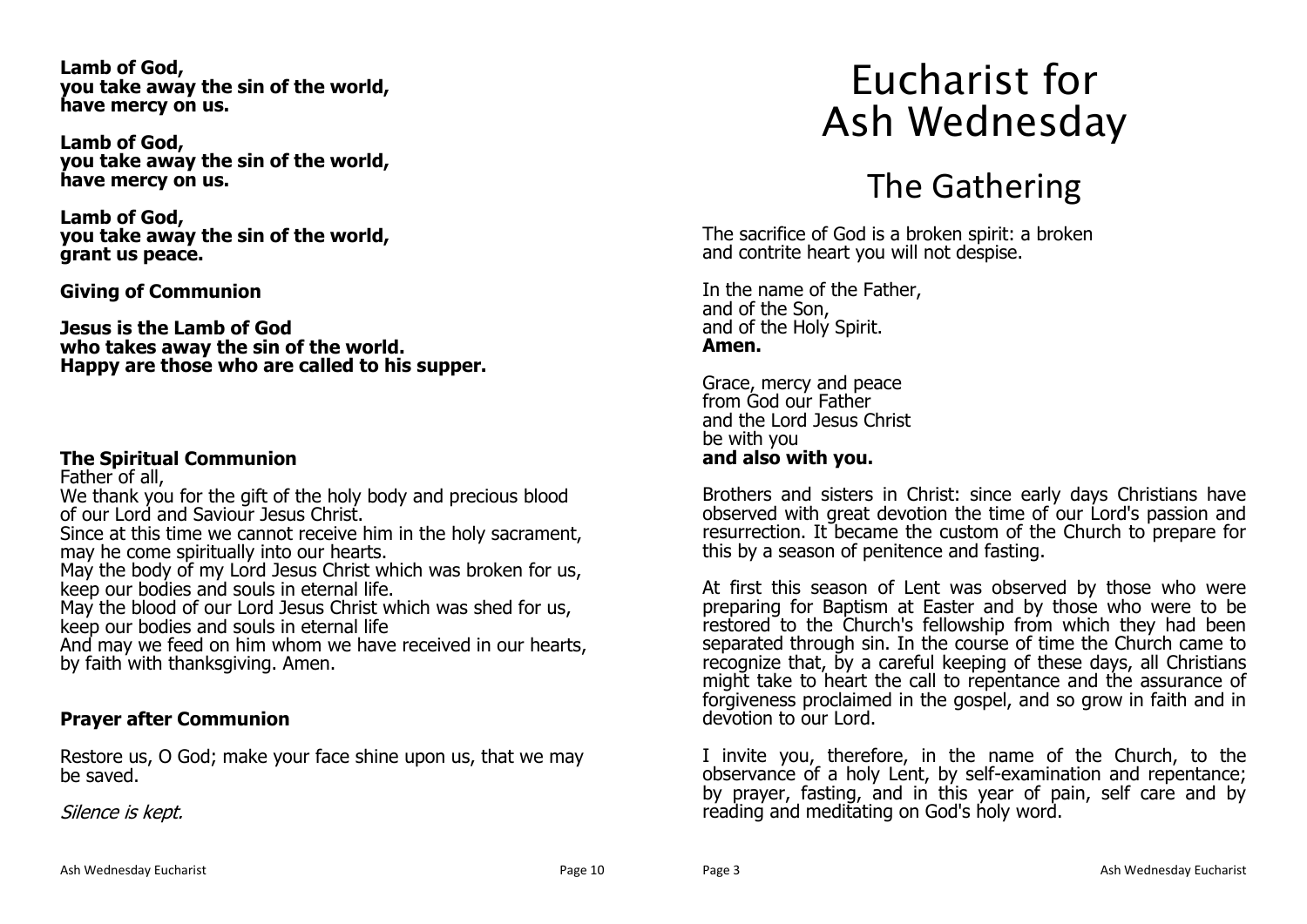#### **The Collect**

Almighty and everlasting God, you hate nothing that you have made and forgive the sins of all those who are penitent: create and make in us new and contrite hearts that we, worthily lamenting our sins and acknowledging our wretchedness, may receive from you, the God of all mercy, perfect remission and forgiveness; through Jesus Christ your Son our Lord, who is alive and reigns with you, in the unity of the Holy Spirit, one God, now and for ever. **Amen.**

## The Liturgy of the Word

#### **The Old Testament Lesson:**

#### **The New Testament Lesson:**

#### **The Gospel Reading:**

Praise to you, O Christ, King of eternal glory. The Lord is a great God, O that today you would listen to his voice. Harden not your hearts. **Praise to you, O Christ, King of eternal glory.**

Before: Hear the Gospel of our Lord Jesus Christ according to N. **Glory to you, O Lord.**

After: This is the Gospel of the Lord. **Praise to you, O Christ.**

#### **The Sermon**

made once for all upon the cross, and proclaim his mighty resurrection and glorious ascension. As we look for his coming in glory, we celebrate with this bread and this cup his one perfect sacrifice.

Accept through him, our great high priest, this our sacrifice of thanks and praise; and as we eat and drink these holy gifts in the presence of your divine majesty, renew us by your Spirit, inspire us with your love, and unite us in the body of your Son, Jesus Christ our Lord.

Through him, and with him, and in him, by the power of the Holy Spirit, with all who stand before you in earth and heaven, we worship you, Father almighty, in songs of everlasting praise:

#### **Blessing and honour and glory and power be yours for ever and ever. Amen.**

#### **The Lord's Prayer**

As our Saviour taught us, so we pray

**Our Father, who art in heaven, hallowed be thy name; thy kingdom come; thy will be done; on earth as it is in heaven. Give us this day our daily bread. And forgive us our trespasses, as we forgive those who trespass against us. And lead us not into temptation; but deliver us from evil. For thine is the kingdom, the power, and the glory, for ever and ever. Amen. Breaking of the Bread**

The priest breaks the consecrated bread in silence.

#### **Agnus Dei**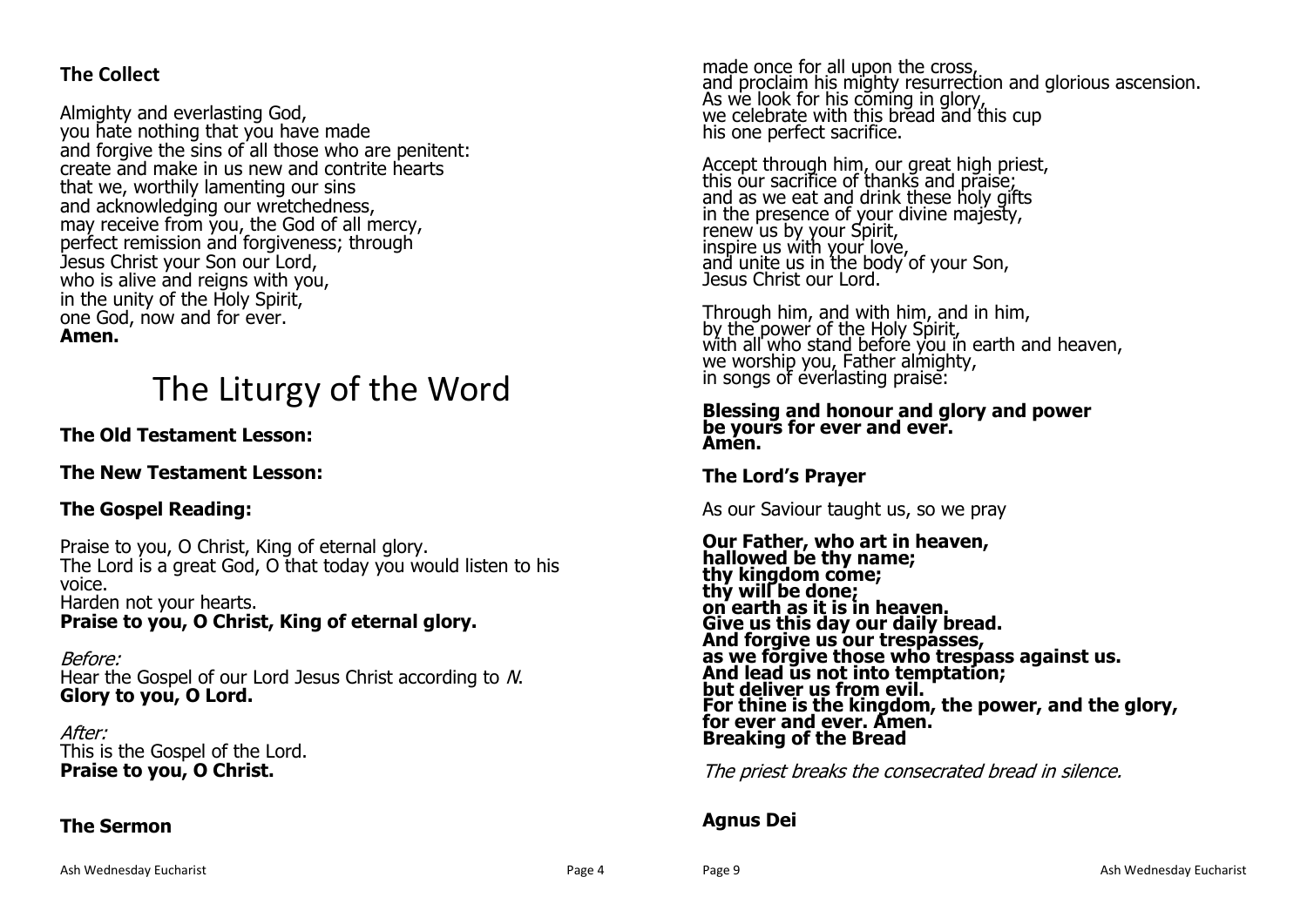and learn to be your people once again. Through fasting, prayer and acts of service you bring us back to your generous heart. Through study of your holy word you open our eyes to your presence in the world and free our hands to welcome others into the radiant splendour of your love. As we prepare to celebrate the Easter feast with joyful hearts and minds we bless you for your mercy and join with saints and angels for ever praising you and saying:

**Holy, holy, holy Lord, God of power and might, heaven and earth are full of your glory. Hosanna in the highest. Blessed is he who comes in the name of the Lord. Hosanna in the highest.**

Accept our praises, heavenly Father, through your Son our Saviour Jesus Christ; and as we follow his example and obey his command, grant that by the power of your Holy Spirit these gifts of bread and wine may be to us his body and his blood;

Who in the same night that he was betrayed, took bread and gave you thanks; he broke it and gave it to his disciples, saying, Take, eat; this is my body which is given for you; do this in remembrance of me.

In the same way, after supper he took the cup and gave you thanks; he gave it to them, saying, Drink this, all of you; this is my blood of the new covenant, which is shed for you and for many for the forgiveness of sins. Do this, as often as you drink it, in remembrance of me. Jesus Christ is Lord: **Lord, by your cross and resurrection you have set us free. You are the Saviour of the world.**

Therefore, heavenly Father, we remember his offering of himself

## The Liturgy of Penitence

Let us call to mind our sin and the infinite mercy of God.

Silence is kept.

#### **The Litany**

God the Father, **have mercy on us.**

God the Son, **have mercy on us.**

God the Holy Spirit, **have mercy on us.**

Holy, blessed, and glorious Trinity, **have mercy on us.**

From all evil and mischief; from pride, vanity, and hypocrisy; from envy, hatred, and malice; and from all evil intent. **Good Lord, deliver us.**

From sloth, worldliness, and love of money; from hardness of heart and contempt for your word and your laws, **Good Lord, deliver us.**

From sins of body and mind; From the deceits of the world, the flesh, and the devil, **Good Lord, deliver us.**

In all times of sorrow; in all times of joy; in the hour of death, and at the day of judgement, **Good Lord, deliver us.**

By the mystery of your holy incarnation; by your birth, childhood, and obedience; by your baptism, fasting, and temptation, **Good Lord, deliver us.**